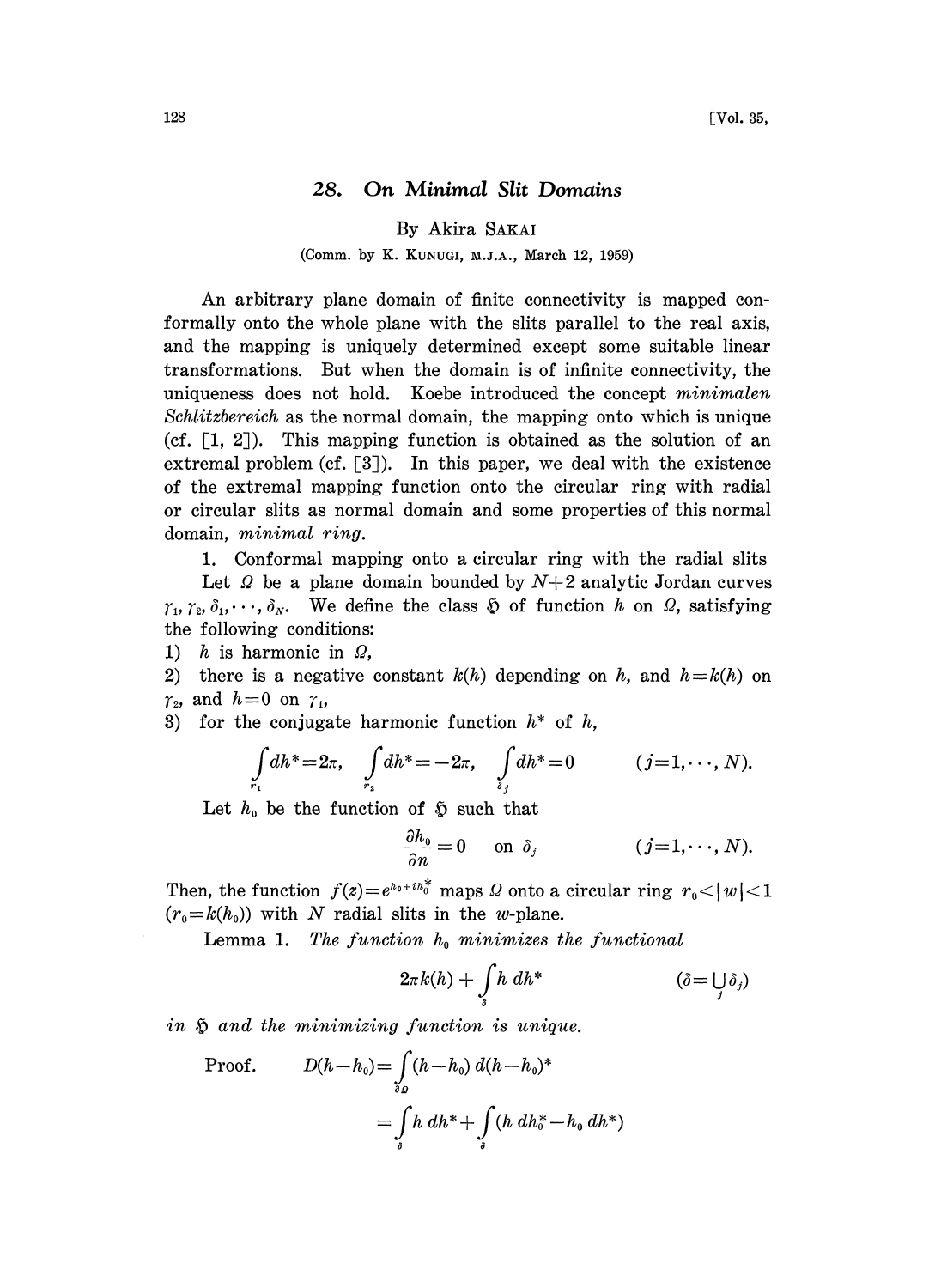No. 3J On Minimal Slit Domains 129

$$
= \int_{s} h \, dh^* + \int_{-r_1 - r_2} (h \, dh^* - h_0 \, dh^*)
$$
  
= 
$$
\int_{s} h \, dh^* + 2\pi (k(h) - k(h_0)).
$$

Hence we have

$$
2\pi k(h) + \int\limits_{s} h \, dh^* = 2\pi k(h_0) + D(h - h_0). \tag{1}
$$

Since  $D(h-h_0)\geq 0$ , the left member in (1) attains its minimum when  $h=h_0$ . From the condition 2) follows the uniqueness of such function. (Q. E. D.)

In the next place, we shall denote by the same notation  $\Omega$  the general domain bounded by two analytic Jordan curves  $r_1$ ,  $r_2$  and a closed set  $\delta$  encircled by  $\gamma_1$  and  $\gamma_2$  such that  $\delta_{\gamma_1} = 0$  and  $\delta_{\gamma_2} = 0$ . Consider the monotonic exhaustion  $\Omega_n$  of  $\Omega$ , the boundary of which consists of a finite number of analytic Jordan curves  $\gamma_1, \gamma_2, \delta_1, \cdots, \delta_{N(n)}$ . We define the class  $\mathfrak{F}_n$  (resp.  $\mathfrak{F}$ ) of functions on  $\Omega_n$  (resp.  $\Omega$ ) as follows:  $f \in \mathfrak{F}_n$  (resp.  $\mathfrak{F}$ ) is regular and univalent in  $\Omega_n$  (resp.  $\Omega$ ),  $|f(z)|=1$  on  $\gamma_1$ ,  $|f(z)| = r(f) < 1$  on  $\gamma_2$ , and  $f(z_0)=1$  for a fixed point  $z_0$  on  $\gamma_1$ . The logarithmic area  $A(f)$  of the "image" of  $\delta$  by  $f \in \mathfrak{F}$ is defined as the limit as  $\Omega_n \rightarrow \Omega$  of the logarithmic area of the domain enclosed by the image  $\delta'_j$  of  $\delta_j$ .

## Theorem 1. There exists a unique function  $f_0 \in \mathfrak{F}$  such that Min  $\{2\pi \log r(f)-A(f)\}=2\pi \log r(f_0).$

The function  $f_0$  maps the domain  $\Omega$  conformally onto a concentric

circular ring with the radial slits whose area measure is zero.<br>Proof.  $h = \log f$  belongs to  $\mathfrak H$  for  $f \in \mathfrak F$ . Applying Lemma 1 to Proof.  $h = \log f$  belongs to  $\tilde{\mathfrak{D}}$  for  $f \in \tilde{\mathfrak{F}}$ . Applying Lemma 1 to the functional  $L_n(f, \Omega_n) = 2\pi \log r(f) - A_n(f)$  of  $\mathfrak{F}_n$ , we have the function  $f_n$  minimizing this functional in  $\mathfrak{F}_n$ . For  $n \leq m$ ,  $L_n(f, \Omega_n)$  $\leq L_m(f, \Omega_m)$ . Since  $\{f_n\}$  is the normal family, the limiting function  $f_0$  belongs to  $\tilde{v}$ . By the reduction theorem (cf. [3]) the existence of the extremal function  $f_0$  is shown. The deviation of an arbitrary function f of  $\mathfrak F$  from this extremum is  $D(\log |f/f_0|)$ . From the normalization condition on  $z_0$ , we obtain the uniqueness of such extremal function. The equality shows that  $A(f_0)=0$ .

Suppose that there is a connected component  $d_1$  of "image" of  $\delta$  which is not radial. Let  $w' = \varphi(w)$  map conformally a triply connected domain bounded by  $\Gamma_1$ :  $|w|=1$ ,  $\Gamma_2$ :  $|w|=r_0$  and  $d_1$  onto a circular ring with radial slit as image of  $d_1$ . By Lemma 1 we have  $r' < r_0$ . Since  $F(z) = \varphi(f_0(z))$  is a function of  $\tilde{\sigma}$ , this contradicts the extremal property of  $f_0$ .

2. Minimal circular ring

Let G be the image of  $\Omega$  by the extremal function  $f_0$  and  $\Re$  the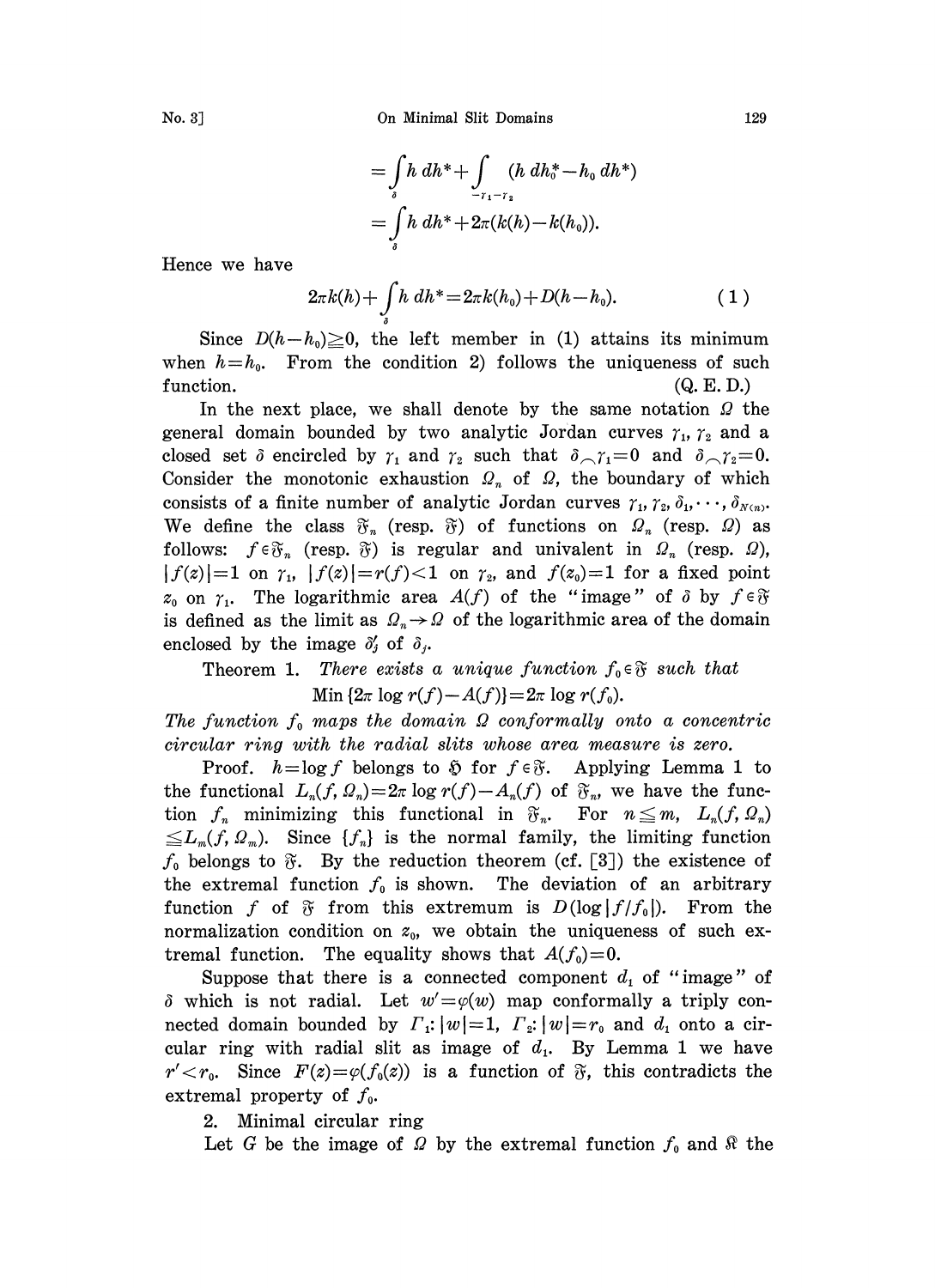class of piecewise smooth functions  $g = g(w)$  in G which vanish on  $\Gamma_1$ ,  $\Gamma_2$ , and  $D(g) < \infty$ . Each G has the following property: (\*)  $D(\log |w|, g) = 0$  for arbitrary  $g \in \mathbb{R}$ . This condition can be replaced by

(\*\*)  $D(\log|w|+g) \ge D(\log|w|)$  for arbitrary  $g \in \mathbb{R}$ .

In general, a circular ring with the radial slits satisfying the condition  $(*)$  or  $(**)$  is called a *minimal ring* (with the radial slits).

Theorem 2. If  $w' = \varphi(w)$  is a conformal mapping from a minimal ring G onto a minimal ring G' satisfying  $\varphi(1)=1$ , then  $\varphi(w)=w$ .

Proof. We set  $g(w) = \log |w/\varphi(w)|$ . Let C be an arbitrary closed curve in G separating  $\Gamma_2$  from other boundaries, and  $\sigma_i$  the subdomain bounded by C and  $\Gamma_i$  (i=1, 2). These images are denoted by C',  $\Gamma'_i$ ,  $\Gamma'_2$ ,  $\sigma'_1$  and  $\sigma'_2$  respectively. Let  $g_1$  be the smooth function which coincides with g in  $\sigma_1$  and vanishes on  $\Gamma_2$ . The function  $g_1$  belongs to  $\Re$ . Setting  $g_2 = g - g_1$ , from the minimal property of G and G'

$$
D(\log |w|, g) = D(\log |w|, g_2) = \int_{r_z} g_2 d\theta = 2\pi \log r/r'
$$
  

$$
D(\log |\varphi(w)|, g) = D(\log |w'|, g_2) = \int_{r_z'} g_2 d\theta' = 2\pi \log r/r'.
$$

Hence we have

 $D(\log |w/\varphi(w)|)=D(\log |w|-\log |\varphi(w)|, g)=0.$ By the condition  $\varphi(1)=1$  we have  $\varphi(w)=w$ . (Q. E. D.)

Let G be an arbitrary minimal ring and  $\{G_n\}$  its exhaustion. Let  $f_n$  the function which maps conformally  $G_n$  onto a circular ring with the radial slits. The limiting function  $f_0$  maps G conformally onto a minimal ring, and by Theorem 2 we have  $f_0(w)=w$ .

Theorem 3. The area measure of the set of radial slits of a minimal ring is zero.

Theorem 4. Let G be the circular ring  $r<|w|<1$  with radial slits,  $\{C\}$  be a family of rectifiable curves in G binding  $\Gamma_1$  and  $\Gamma_2$ , and  $\lambda_c$  the extremal length of  $\{C\}$ . The necessary and sufficient condition for G to be minimal is

$$
\lambda_c = (2\pi)^{-1} \log 1/r.
$$

 $\lambda_c = (2\pi)^{-1} \log 1/r.$ <br>Proof. 1° (Necessarity). Let  $\{G_n\}$  be an exhaustion of G,  $\{C\}_n$ a family of curves in  $G_n$  binding  $\Gamma_1$  and  $\Gamma_2$ ,  $\lambda_n$  the extremal length of  $\{C\}_n$ . Then  $\lambda_n \to \lambda$ . If we map  $G_n$  conformally onto a minimal ring  $G'_n$ ,  $r_n < |w| < 1$ , then, from the conformal invariance of the extremal length and the finite connectivity of  $G_n$ , we obtain the corresponding extremal length  $\lambda_n = (2\pi)^{-1} \log 1/r_n$ . If G is minimal then  $r_n \to r$ , and therefore we obtain  $\lambda = (2\pi)^{-1} \log 1/r$ . therefore we obtain  $\lambda = (2\pi)^{-1} \log 1/r$ .

efore we obtain  $\lambda = (2\pi)^{-1} \log 1/r$ .<br>2° (Sufficiency). We map  $G_n$  onto  $G_n'$  by the extremal function  $f_n$ . Let  $d_1, d_2, \dots, d_{N(n)}$  be the radial segments binding  $\Gamma'_1$  and  $\Gamma'_2$  which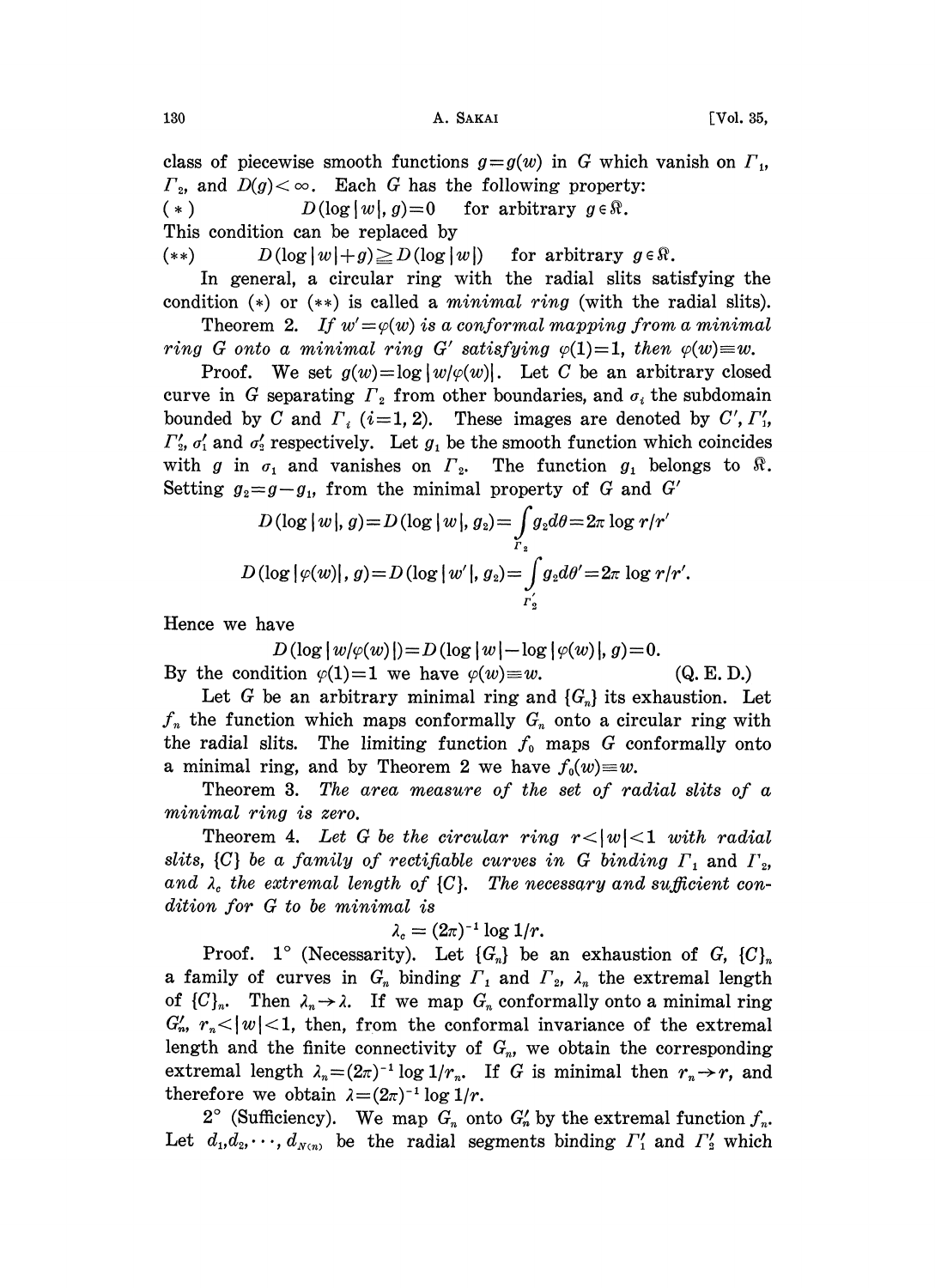involve the images of  $\delta_1, \dots, \delta_{N(n)}$ . Let  $G_k^{(n)}$  be the domain bounded by  $d_{k-1}$ ,  $d_k$ ,  $\Gamma'_1$  and  $\Gamma'_2$ ,  $\{C'\}_{k}^{(n)}$  the family of rectifiable curves in  $G_k^{(\prime n)}$  binding  $\Gamma'_1$  and  $\Gamma'_2$ ,  $\lambda_k^{(n)}$  the corresponding extremal length and  $G_k^{(n)}$  the image of  $G_k^{\prime(n)}$  by  $f_n^{-1}(w')$ . If we map conformally  $G_k^{\prime(n)}$  onto a domain  $B_k^{\prime(n)}$ in the  $\zeta$ -plane bounded by two radial segments and two circular arcs  $|\zeta|=1$  and  $|\zeta|=r$ , by the function  $\zeta=\phi(w)$  the module of  $B_{\kappa}^{(n)}$  is equal to  $\lambda_k^{(n)}$ . The Dirichlet integrals of  $G_n, G_k^{(n)}$  and  $B_k^{(n)}$  are denoted by  $D_n$ ( ),  $D_k^n$ ( ) and  $D_k^n$ [ ] respectively.

Since the function g of the class  $\Re$  belongs to  $\Re_{a_n}$ , we have by the harmonicity of  $log |\zeta|$ 

$$
D_k^{\scriptscriptstyle{(n)}}\left(\log|w|+g\right) = D_k^{\scriptscriptstyle{(n)}}\left[\log|\phi^{-1}(\zeta)|+g\right]
$$

$$
\geqq D_k^{\scriptscriptstyle{(n)}}\left[\log|\zeta|\right]
$$

$$
=\lambda_k^{\scriptscriptstyle{(n)}}{}^{-1}\left(\log 1/r\right)^2
$$

Since  $\lambda_n^{-1} = \sum_k \lambda_k^{(n)-1}$ , we have

$$
D(\log |w| + g) = \lim_{n} D_n (\log |w| + g)
$$
  
\n
$$
= \lim_{n} \sum_{k} D_k^{(n)} (\log |w| + g)
$$
  
\n
$$
\geq (\log 1/r)^2 \lim_{n} \sum_{k} \lambda_k^{(n)} - 1
$$
  
\n
$$
= (\log 1/r)^2 \lim_{n} \lambda_n^{-1}
$$
  
\n
$$
= \lambda^{-1} (\log 1/r)^2 = D(\log |w|).
$$
 (Q. E. D.)

 $= \lambda^{-1} (\log 1/r)^2 = D(\log |w|).$  (Q. E. D.)<br>Theorem 5. Let G be a circular ring with radial slits, and M<br>the projection of the radial slits on the circle  $|w| = 1$ . If the angular<br>measure of M is zero, then G is minimal Theorem 5. Let G be a circular ring with radial slits, and M measure of M is zero, then <sup>G</sup> is minimal.

3. Conformal mapping onto a circular ring with the circular slits

In the case of circular slits we have the results analogous to that of radial slits.

Lemma 2. Let  $h_1$  be the function of  $\mathfrak H$  taking the constant values  $k_j(h)$  on  $\delta_i$ . The function  $h_1$  maximizes the functional

$$
2\pi k(h) - \int\limits_{s} h \ dh^*
$$

in  $\mathfrak{H}$ , and the maximizing function is unique.

Theorem 6. There exists a unique function  $f_i \in \mathfrak{F}$  such that

 $\text{Max } \{2\pi \log r(f) + A(f)\} = 2\pi \log r(f_1).$ 

The function  $f_1$  maps the domain  $\Omega$  conformally onto a concentric circular ring with the circular slits whose measure is zero.

A circular ring with the circular slits is said to be minimal if  $D(\arg w, g)=0$  for an arbitrary  $g \in \mathbb{R}$ .

Theorem 7. The necessary and sufficient condition for G to be minimal is that the extremal length  $\lambda_r$  of the rectifiable closed curves separating  $\Gamma_1$  and  $\Gamma_2$  is equal to  $2\pi (\log 1/r)^{-1}$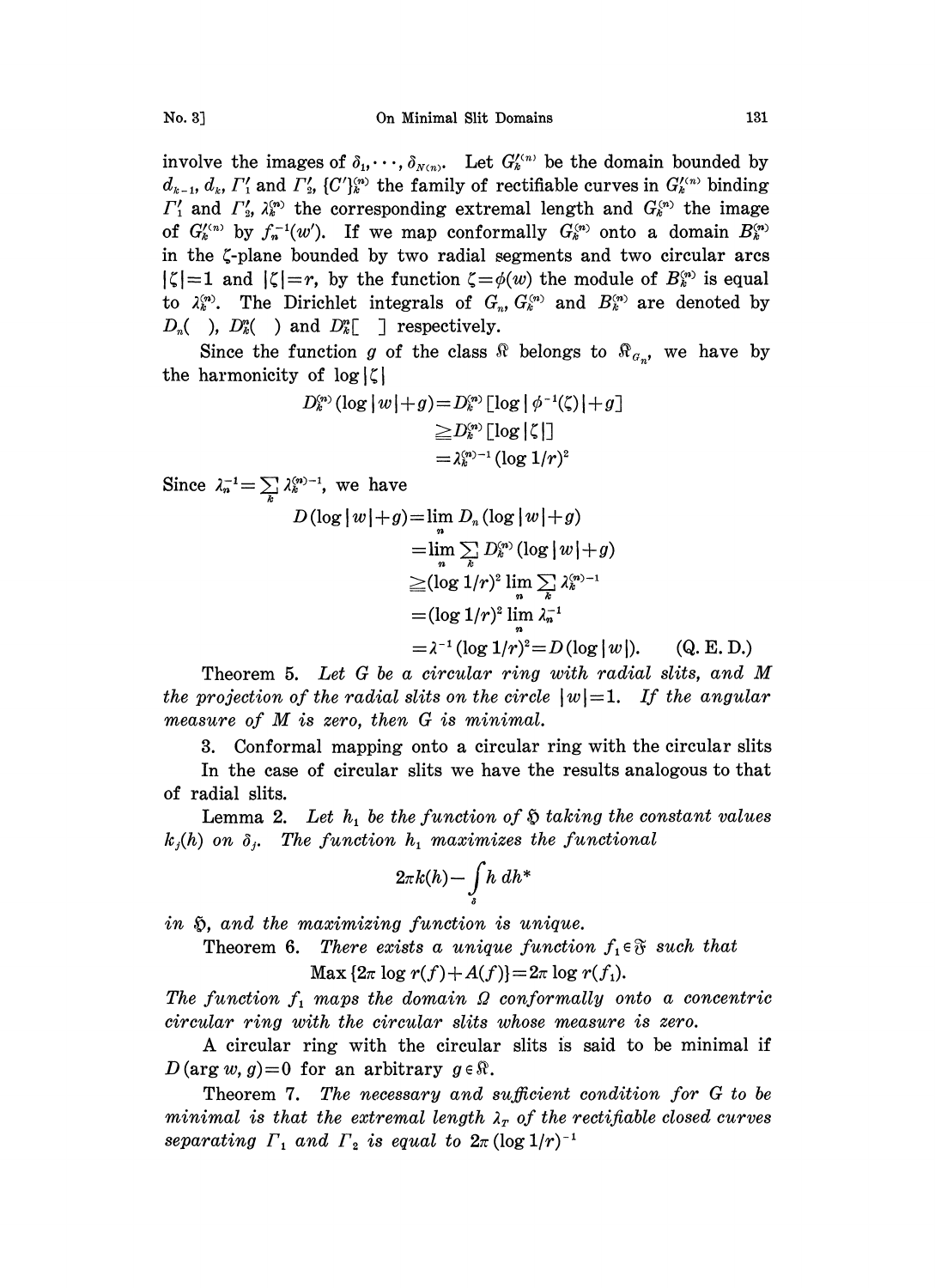## 4. Counterexamples

The converses of Theorems 3 and 5 are not true. That is, there exists the minimal ring such that the angular measure of the projection M of slits is positive  $(Ex. 1)$ , and there exists the domain which is not minimal, while the area measure of slits is zero (Ex. 2).

Example 1. Consider in the ring  $r<|z|<1$  the set of circular slits,

$$
\sigma_k(N;q) \colon |z| = \frac{r+1}{2}, \quad \left|\arg z - \frac{2k\pi}{N}\right| \leq \frac{q\pi}{N} \qquad (k=1,2,\cdots,N),
$$

for  $0 < q < 1$  and a positive integer N. Let S be the domain bounded by  $\Gamma_1$ :  $|z|=1$ ,  $\Gamma_2$ :  $|z|=r$  and  $\sigma_k(N; q)$ .

Lemma. Let  $\{C\}$  be a family of the rectifiable curves binding  $\Gamma_1$  and  $\Gamma_2$  in S,  $\lambda$  the extremal length of  $\{C\}$ . For fixed  $q$ ,  $\lambda \rightarrow (2\pi)$  $\log 1/r$  as  $N\!\!\rightarrow\!\infty$ .

Proof. Let  $C_k$  be the closed curve in S encircling  $\sigma_k(N; q)$ ,  $F_k$  the domain bounded by  $\sigma_k$  and  $C_k$ . We map S conformally onto the domain S' in the w-plane bounded by  $\Gamma'_{1}: |w|=1, \Gamma'_{2}: |w|=r_{N}$  and the set of the radial slits

$$
\sigma'_k(N;q) \colon \left| \, w - \frac{r_{\scriptscriptstyle N}+1}{2} \right| \leqq \frac{L}{2}, \quad \text{arg } w\!=\!\frac{2k\pi}{N} \quad \ \ (k\!=\!1,2,\cdots\!,N).
$$

We denote the images of  $C_k$  and  $F_k$  by  $C'_k$  and  $F'_k$  respectively. We can make the module  $M=M(F_k)$  of  $F_k$  be constant as  $N\rightarrow\infty$ . Since the length of the closed curves in  $F'_{k}$  separating  $C'_{k}$  and  $\sigma'_{k}$  are at least 2L, the area of  $F'_k$ ,  $I(F'_k) \geq 4M(F'_k)L^2$ . Therefore,

$$
L^2\hspace{-0.5mm} \leq \hspace{-0.5mm} \frac{1}{4N}\sum\limits_k \left(I(F'_k)\Big/M(F'_k)\right)\hspace{-0.5mm}<\hspace{-0.5mm} \frac{1}{4NM}I(S')\hspace{-0.5mm}<\hspace{-0.5mm} \frac{1}{4NM}\pi.
$$

Hence we have  $L\rightarrow 0$  as  $N\rightarrow\infty$ .

 $L^2 \leq \frac{1}{4N} \sum_k (I(F'_k)/M(F'_k)) < \frac{1}{4NM} I(S') < \frac{1}{4NM} \pi$ .<br>
Hence we have  $L \to 0$  as  $N \to \infty$ .<br>
Let  $\{r'\}$  be the family of the rectifiable closed curves in S' separating<br>  $\Gamma'_1$  and  $\Gamma'_2$ . Since the extremal length of  $\{r$ Let  $\{\gamma'\}$  be the family of the rectifiable closed curves in S' separating  $\Gamma'_1$  and  $\Gamma'_2$ . Since the extremal length of  $\{\gamma'\}$  is equal to  $2\pi (\log 1/r)^{-1}$ ,  $\rightarrow$   $(2\pi)^{-1} \log 1/r$  as  $N \rightarrow \infty$ .  $(\pi)^{-1} \log 1/r$  as  $N \to \infty$ . (Q. E. D.)<br>Let  $\varepsilon_n$  and  $q_n < 1$  (n=1, 2,...) be positive numbers, such that  $\varepsilon_n \to 0$ 

as  $N \rightarrow \infty$  and  $\Pi q_n = p > 0$ . Consider the set of slits  $\sigma_k(N_1; q_1)$  in the ring  $r < |z| < 1$ , where  $N<sub>1</sub>$  is taken so large that the extremal length of G is  $\lt (1+\epsilon_1)(2\pi)^{-1} \log 1/r$ . This system of slits is denoted by  $\Sigma_1$ .<br>Next, we consider the system of slits  $\Sigma_2$ ;

Next, we consider the system of slits  $\Sigma_2$ ;

$$
\begin{aligned} & \sigma_k(N_1,\,N_2;q_1,\,q_2) \colon \, |z| \!=\! \frac{r\!+\!1}{2} \\ & \left| \arg z \!-\! \Big(\frac{2k_1\pi}{N_1} \!+\! \frac{2k_2\pi}{N_1 \!\cdot\! N_2} \Big) \right| \!\!\leq\! \frac{(r\!+\!1)q_1q_2\pi}{2N_1 \!\cdot\! N_2} \qquad (k_i\!=\!1,2,\!\cdots\!,N_i), \end{aligned}
$$

where  $N_2$  is taken so large that  $\lambda < (1+\varepsilon_2)(2\pi)^{-1} \log 1/r$ .

re  $N_2$  is taken so large that  $\lambda < (1 + \varepsilon_2)(2\pi)^{-1} \log 1/r$ .<br>Thus we define the systems  $\Sigma_1, \Sigma_2, \cdots$ , successively. Sum of the